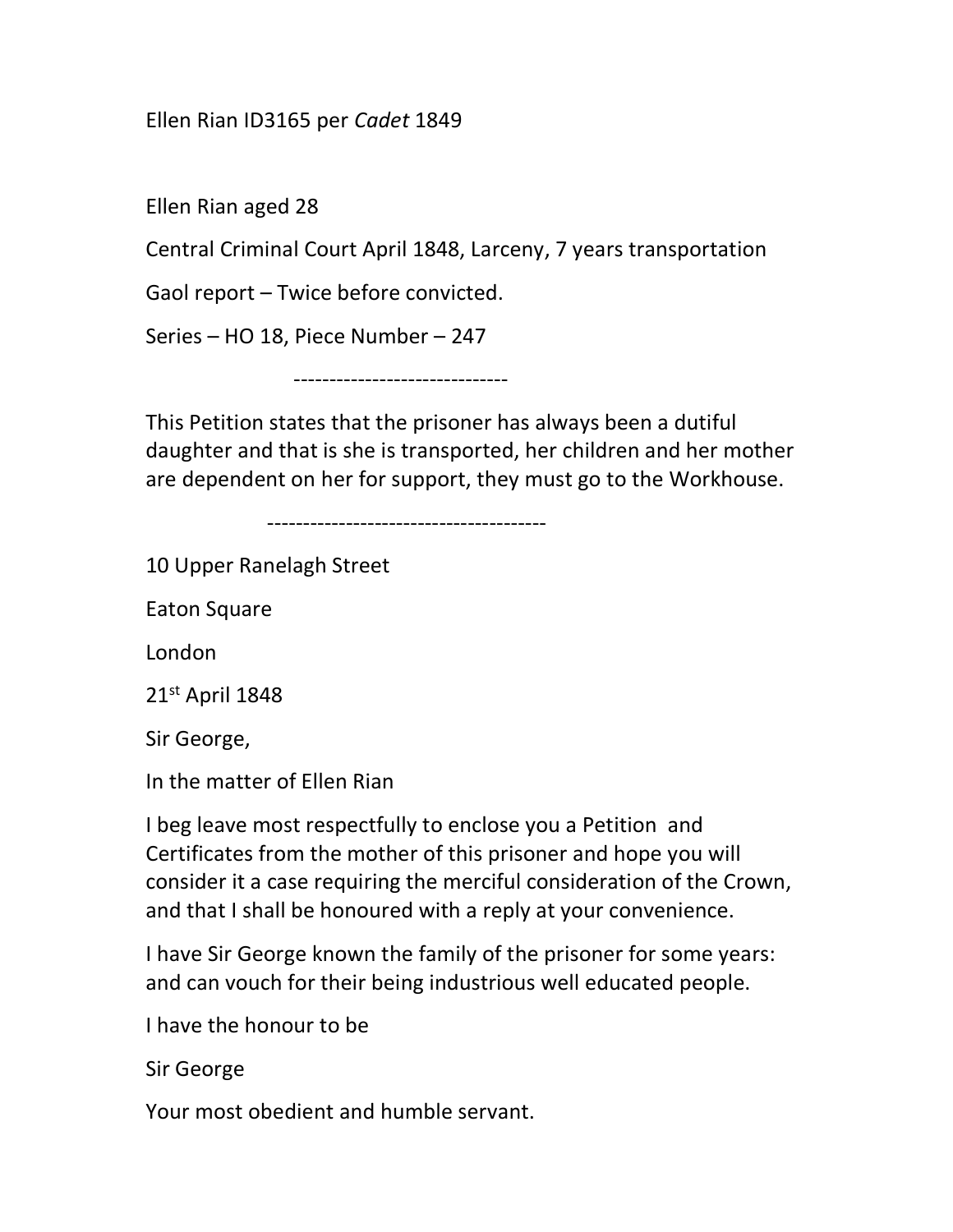John Pepper.

---------------------

To The Right Honourable Sir George Grey Secretary of State for the Home Department.

The humble Petition of Catherine O'Gorman of No 13 [Canns] Buildings, George Street, Chelsea – Widow.

20th April 1848

Sheweth

That your Petitioner's daughter Ellen Rian was at the last Central Criminal Court tied before the Common Serjeant upon an indictment charging her with stealing a ring of the value of ten shillings, the property of Joseph Notley upon which (witnesses to speak to her character not happening to be in Court when the case was called on) the prisoner was found guilty and sentenced to seven years transportation.

That your Petitioner is a widow of a soldier of good character 21 years in the service. That she is wholly without the means of living if deprived of the assistance of her daughter the above named prisoner – who had always been a good daughter to your petitioner and principally supported her. That the prisoner had two children now under your Petitioner's charge, also wholly unprovided for, and that if the sentence against your Petitioner's daughter is carried out, both your Petitioner and the children must become charitable to the Parish.

Your Petitioner therefore humbly entreats on the part of her unfortunate daughter if not a free pardon, a mitigation of the sentence to a that imprisonment

And your Petitioner will ever pray.

Catherine O'Gorman

20th April 1848